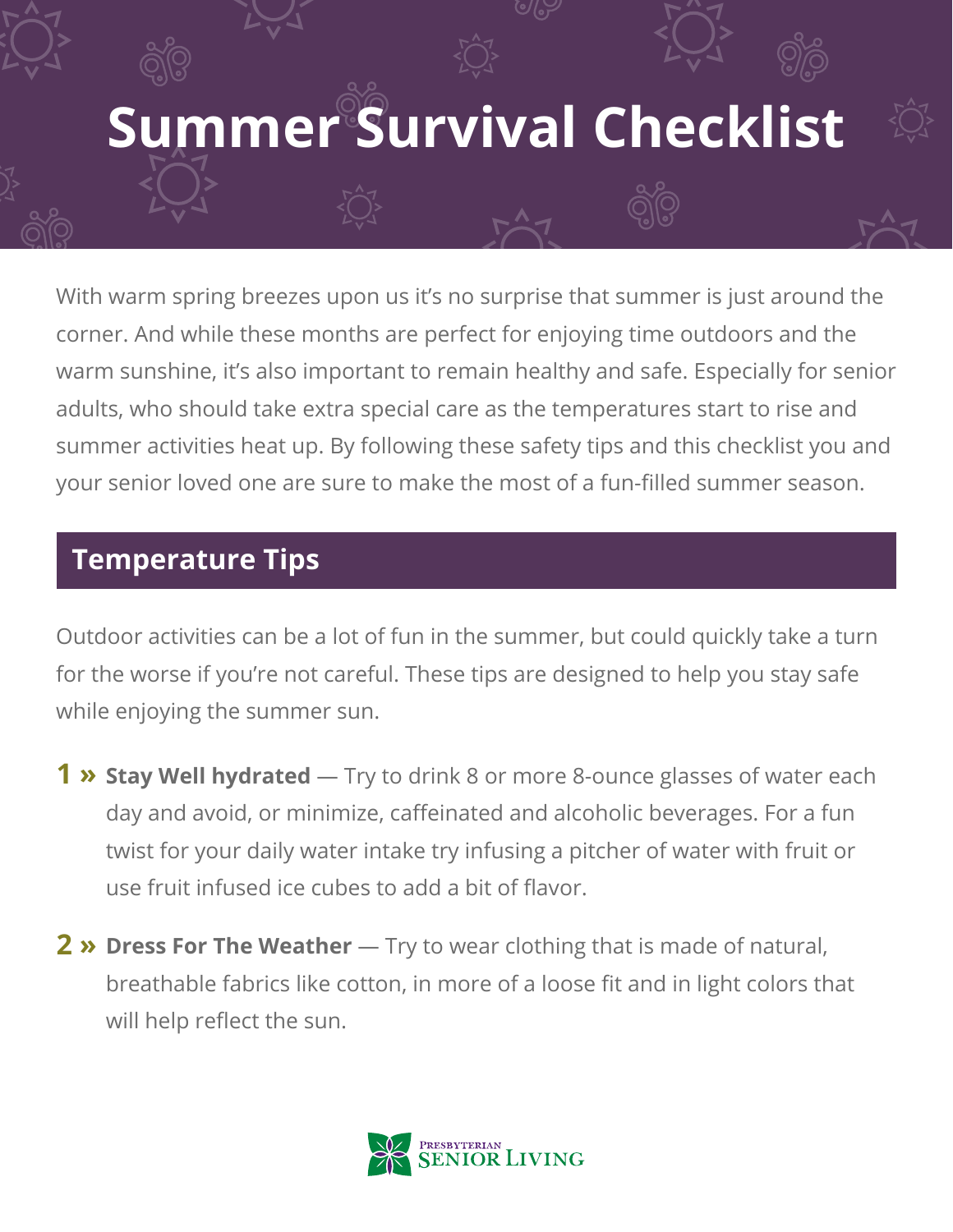- **Keep Cool Indoors**  In order to maintain a cool environment indoors **3 »** make sure to keep blinds and curtains closed. This will help to keep the house cooler, even in triple digit temperatures. If possible have an air conditioner, or at the very least fans to keep the air moving.
- **Wear Sunscreen** Whenever you are outdoors be sure to protect your **4 »** skin with sunscreen with an SPF of at least 30.
- **5** » Stay Indoors When It's Too Hot On days when it is extremely hot or hot and humid it's better to stay indoors. If you do need to be outside, try to do so outside of the peak sun hours of 10am-3pm.
- **Check All Medications**  Some medications will lose their effectiveness **6 »** if they are exposed to extreme heat, and some cause side effects such as increased sensitivity to the sun's UV rays for the patient. While you're at it, check for expired medications as well, and properly dispose of medication that has expired.
- **7** » Know The signs Of Heatstroke These include being flushed in the face, high body temperature, rapid pulse, nausea, headache, dizziness and confusion.

#### **NOTES**

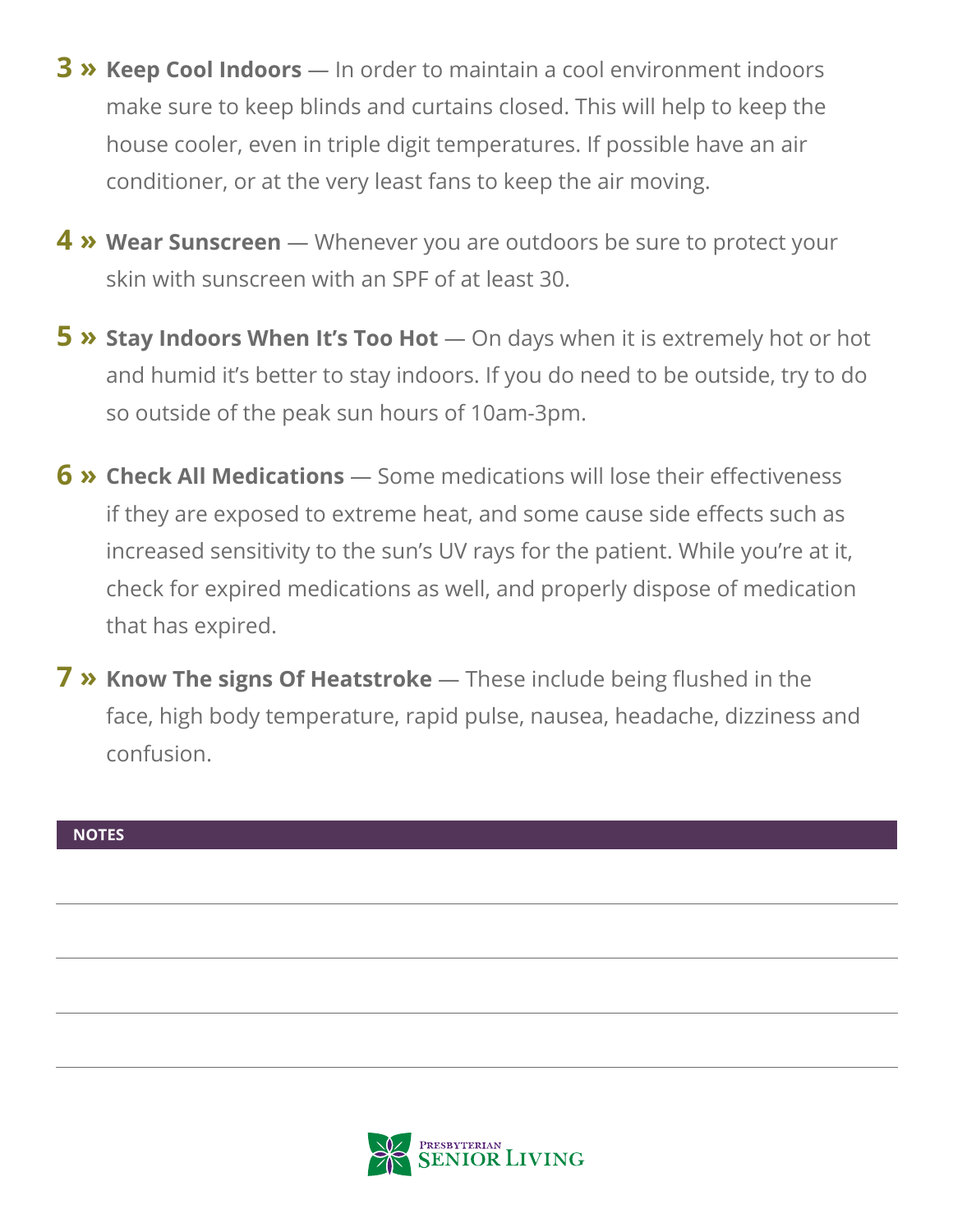## **Summer Survival Checklist**

Following the above tips can be helpful, but there are also other ways you can beat the heat. Make sure you have these items handy to stay out and about this summer.

- Reusable water bottle
- Sunscreen of at least SPF 30
- Multivitamins
- Fan or Air Conditioner
- Battery operated handheld fan (in case of power outage)
- Comfortable shoes made for warm temperatures
- Water pitcher (ideally with a filter built in) to keep fresh water on hand in the fridge
- Ice Cube trays (use these to make fruit infused ice cubes to help make water intake more appealing)
- Hat to provide sun protection
- Loose fittings, lightly colored clothing
- Summer friendly snacks like fresh fruit, granola bars and popsicles
- Book, crossword, puzzle, crossword, tablet or music to stay entertained indoors
- Camera to capture summer memories and adventures